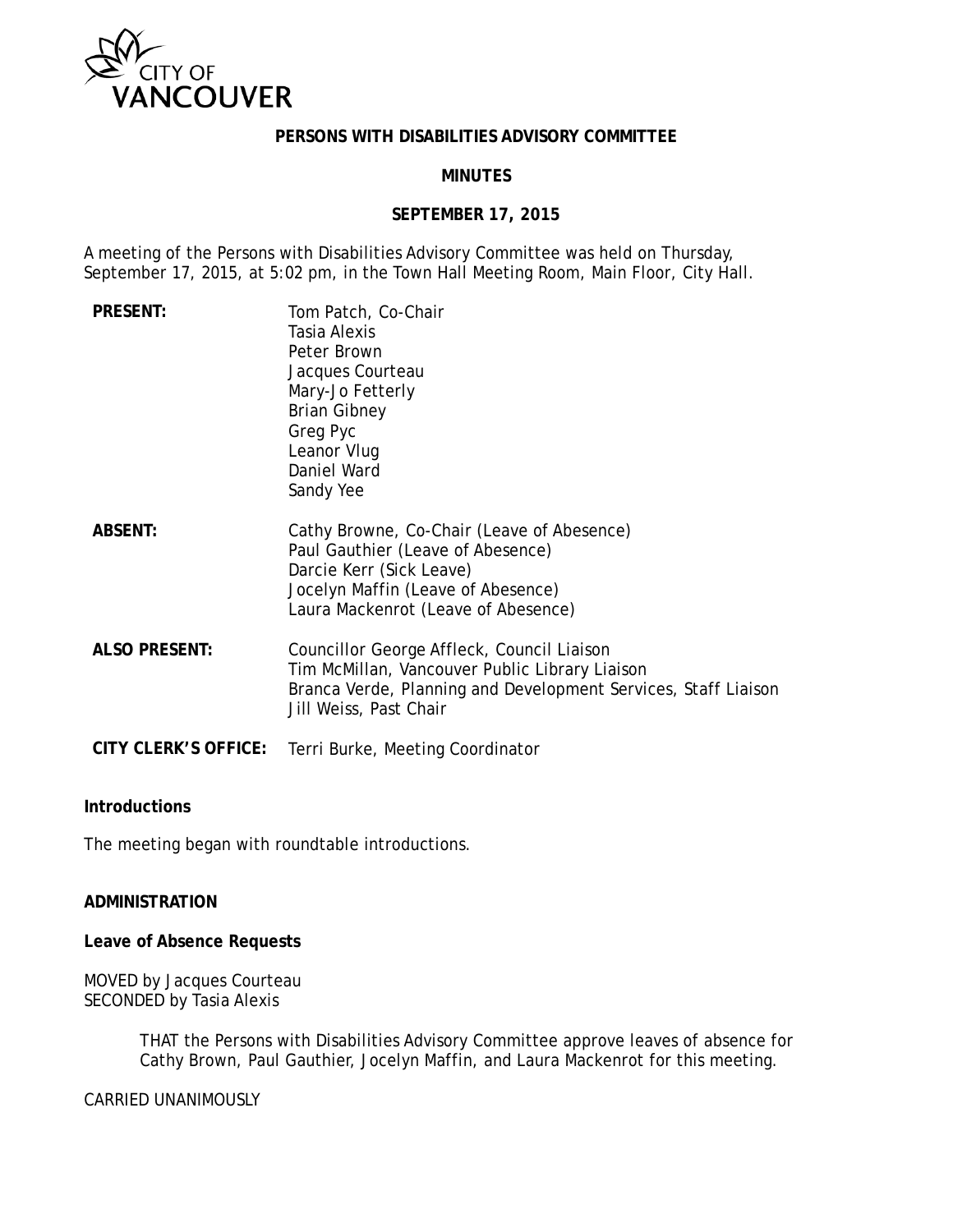## **Adoption of Agenda**

MOVED by Tasia Alexis SECONDED by Mary Jo Fetterly

> THAT the Persons with Disabilities Advisory Committee add a presentation from the Justice Institute as New Business Item 1a.

> FURTHER THAT New Business Item 1a be the first Item of business after Approval of Minutes and Leave of Absence Requests.

#### CARRIED UNANIMOUSLY

*Note: For ease of reference, the minutes are recorded in numerical order.*

#### **Approval of Minutes**

MOVED by Peter Brown SECONDED by Sandy Yee

> THAT the Persons with Disabilities Advisory Committee approve the minutes from the meeting held June 25, 2015, with the following change:

Page 3, Item 1a, "accessible and audible signals", changed to "accessible pedestrian signals".

CARRIED UNANIMOUSLY

### **BUSINESS**

#### **1. City of Vancouver – Requests for Input**

#### **a) Seaside Greenway**

David Rawsthorne, Civil Engineer, Active Transportation, provided a presentation on the Seaside Greenway Completion – Point Grey Road project, including a brief on phase 1 of the project that was completed in 2014, options to improve walking and public realm connections, public consultation to date, and lighting. Mr. Rawsthorne also responded to questions on parking, street paving, lighting, and rest areas.

The Committee agreed to refer discussion on this item to the Accessible City Subcommittee.

#### **b) 10th Avenue Corridor**

Dylan Passmore, Civil Engineer, Active Transportation, provided a presentation on the 10<sup>th</sup> Avenue Corridor Project, to be launched in October 2015. He noted the most difficult portion of the project will be the section around VGH. Mr. Passmore also responded to questions regarding potential changes to the corridor, sidewalk heaving, and smoother sidewalks.

The Committee agreed to refer discussion on this item to the Accessible City Subcommittee.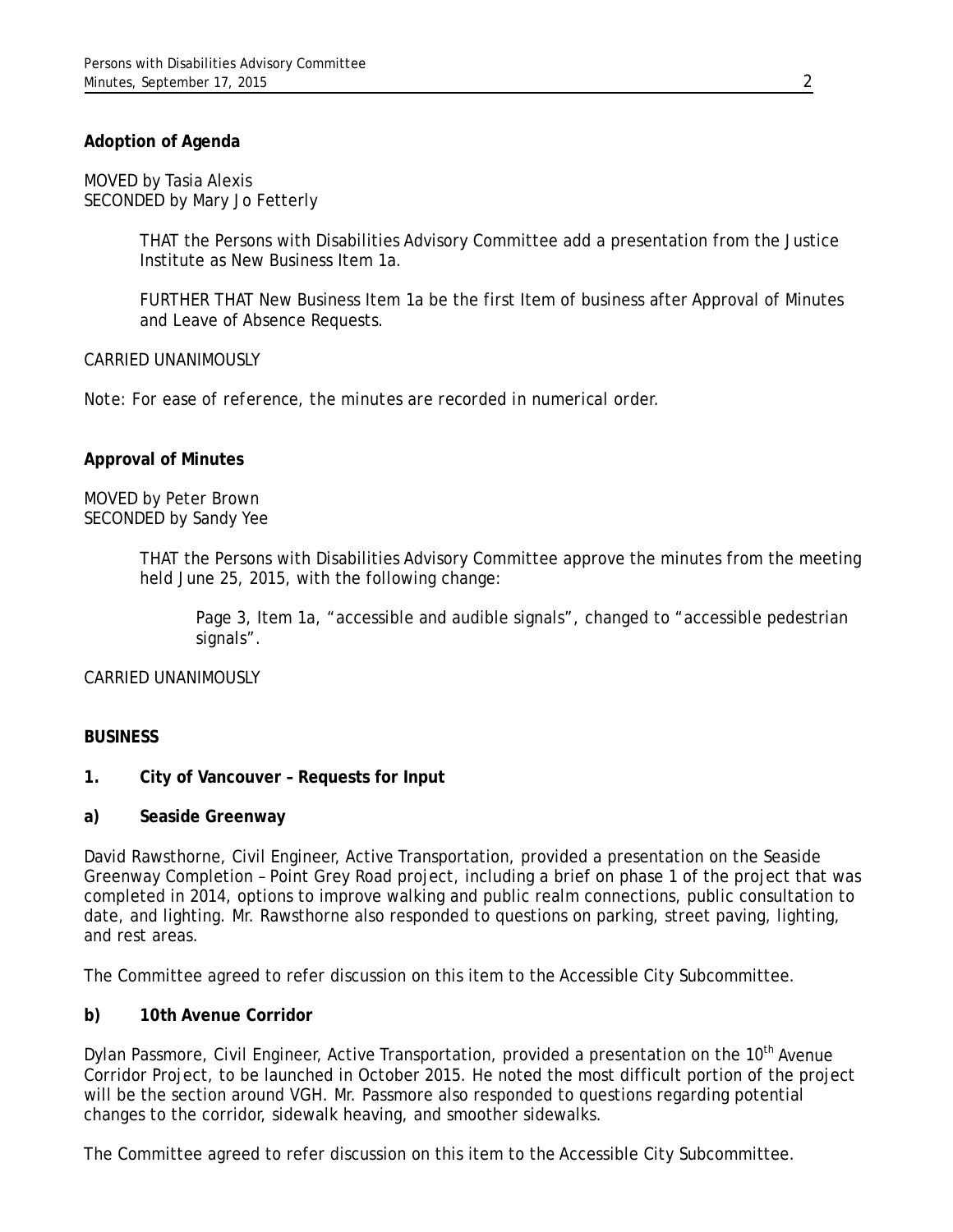## **c) Naming of PWDAC Contacts**

The Committee discussed choosing members to be direct contacts for different departments in the City.

## MOVED by Greg Pyc SECONDED by Jacques Courteau

THAT the Persons with Disabilities Advisory Committee appoints the following members as staff contact representatives for the Committee:

- Jacques Courteau Parks and Recreation
- Jill Weiss Engineering Services, including the Transportation Division
- Peter Brown Facilities Management
- Tom Patch Housing Policy and Projects

## CARRIED UNANIMOUSLY

## **2. Liaison Reports**

Tim McMillan, Vancouver Public Library (VPL) Liaison, provided an update on current initiatives of the VPL including Sensory Storytime and an integrated Storytime Program with interpreters for children who are deaf or hard of hearing. Mr. McMillan responded to questions regarding notification of the programs.

Branca Verde, Staff Liaison, provided an update on the Guidelines for Accessible Events. She also discussed the new version of the Wheelchair Accessibility Symbol and noted the Social Planning and Research Council of BC (SPARC) is encouraging use of the new symbol.

## **3. Sub-Committee Reports**

## **a) Accessible City**

Jacque Courteau provided an update on the Accessible City Subcommittee including work on the Guidelines for Accessible Events, accessible City buildings, the Burrard bridge, the Davie Street Plaza, and locating a contact for Parks and Recreation and the School Board regarding accessible upgrades. He noted staff from Facilities Planning have created a working document regarding the accessibility of City buildings and feedback on the document can be directed to Peter Brown. He also noted concerns with accessible washrooms near the planned Davie Street Plaza.

It was agreed the Davie Street Plaza matter would be referred back to the Accessible City Subcommittee and brought back to the October Working Session.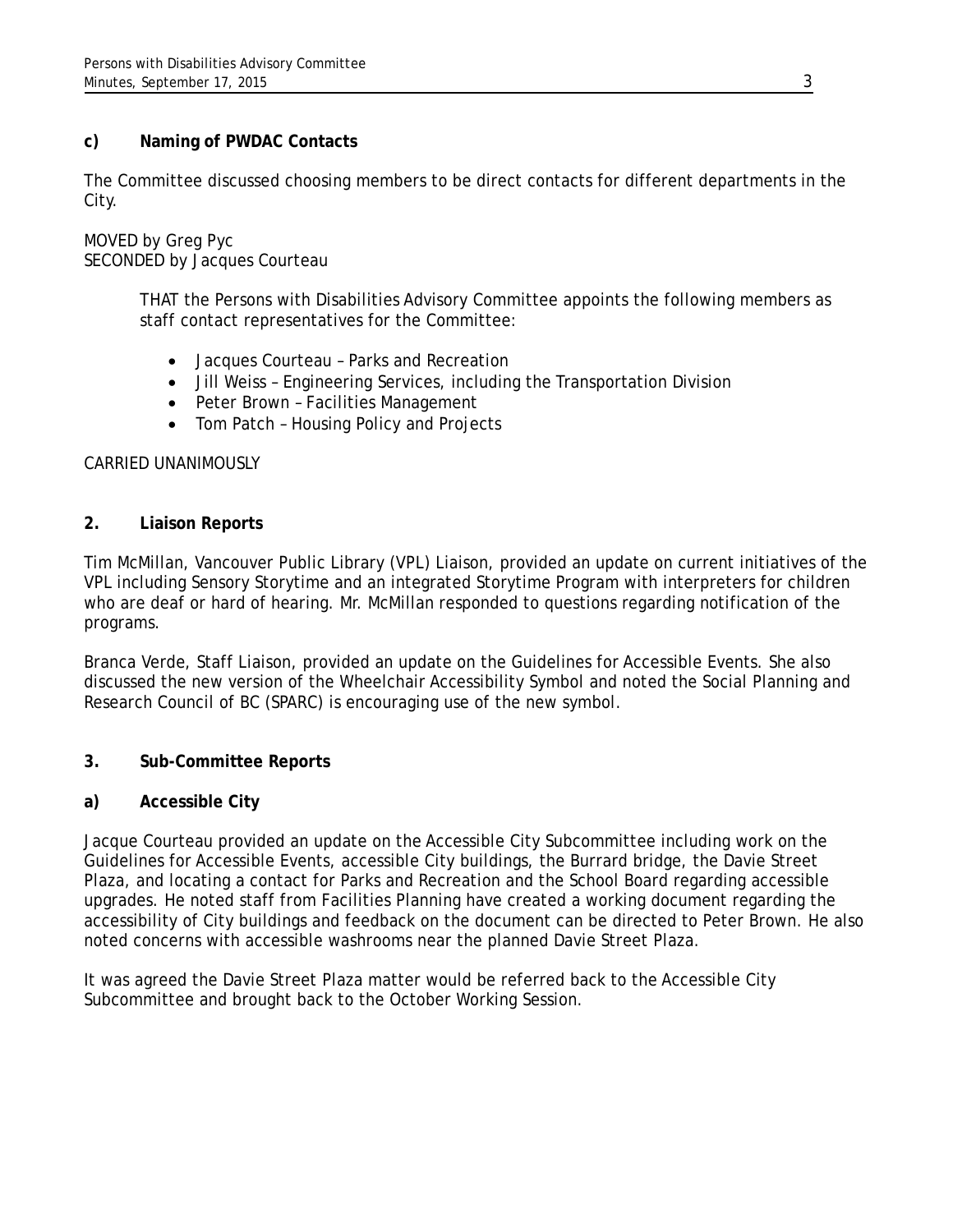# **b) Transportation**

Daniel Ward provided an update on the list of actions, created by himself and Laura Mackenrot, for the 2014 Transportation Plan.

Jill Weiss, Past Chair, noted that she and Tom Patch had provided a submission to the Passenger Transportation Board to reconsider the granting of only 20 of the 78 wheelchair-accessible taxis that were requested. Ms. Weiss also noted future work with HandyDART.

# **c) Communication/Education**

Leanor Vlug provided an update and noted the Subcommittee needs to select a Chair and will be looking at communication policies. Discussion ensued around the accessibility of websites and Tom Patch agreed to work with Greg Pyc and Branca Verde, Staff Liaison, to organize a future presentation on this matter.

# **d) Housing**

Tom Patch provided an update and noted the Subcommittee had met with City staff regarding identifying and creating wheelchair accessible housing. Mr. Patch also discussed the Pearson Dogwood lands redevelopment and noted a working group is being created to discuss the Stan Strong Pool and two volunteers from the Committee were needed. It was agreed one volunteer position would be shared between Mr. Patch and Paul Gauthier, and Mary-Jo Fetterly would hold the second position.

Jill Weiss, Past Chair, noted the Housing By-law needs to be revisited and she will be forming a Task Team for this issue. Members who want to take part were asked to e-mail Ms. Weiss.

# **4. Sub-Committee Process/Authority**

The Chair noted concern regarding process and authority around subcommittees. It was agreed protocol for subcommittees would be an item on the agenda at the November meeting.

# **5. Other Business**

# **a) December 3rd Event**

Jacques Courteau noted December 3<sup>rd</sup> is International Day for Persons with Disabilities. It was agreed at the October Working Session that the Committee would discuss the event taking place at the Roundhouse.

# **b) Parks Policy Regarding Sign Language Interpretation**

Leanor Vlug noted she emailed Parks and Recreation regarding policy for persons deaf and hard of hearing who want to take a course or workshop.